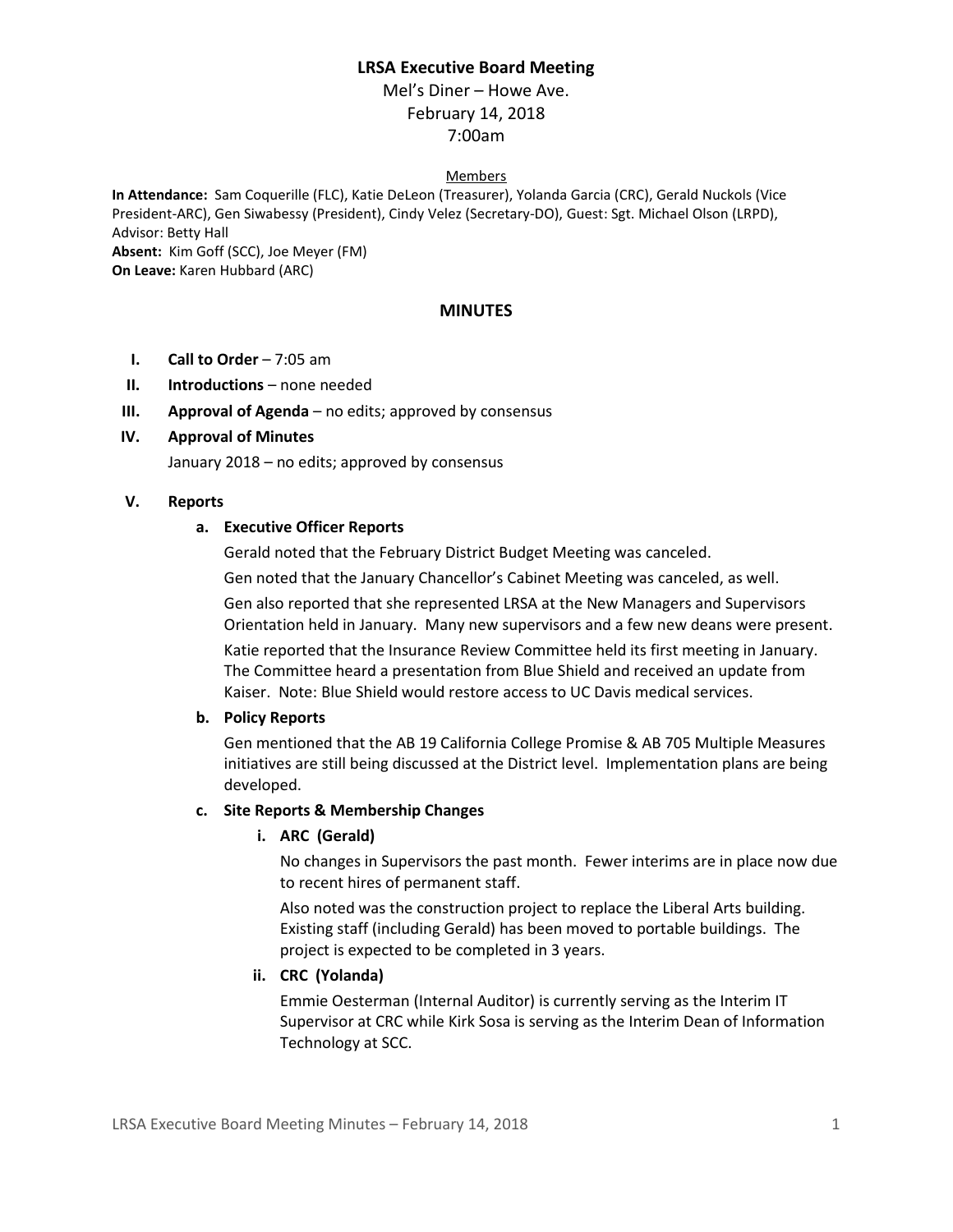# **iii. DO/LRPD (Cindy)**

Several staffing changes were reported for District Office:

Michael Lee - hired as Fiscal Services Supervisor (Grants & Contracts) Anita Singh - promoted to Director of General Services Jamie Matthews – hired as Director of Accounting Services Three IT Analyst positions have been filled by two external candidates and one internal candidate. (Note: Two of these positions are for new initiatives that the District is implementing, specifically Student Experience Lifecycle (SEL) and Course Scheduling)

DO IT (specifically the Application Development unit) continues to be shortstaffed and hiring efforts continue for 4 vacant positions.

A new position – District Financial Aid Specialist – has been filled by Randi Callow from ARC. This position reports to Roy Beckhorn, Director of Financial Aid Systems.

Sgt. Michael Olson noted the following for LRPD: A new Police Chief has been hired and will start February 26. Chief Savage is coming to Los Rios from South Carolina.

The vacant Police Sergeant position will not be filled until the new job description is finalized. Gen noted that it had been finalized and would followup with HR to find out when it would be distributed to LRPD.

Captain Broussard is on leave until mid-April. Captain McPeek is filling in during his absence.

LRPD continues to be short-staffed. Several officers have applied to outside agencies.

**iv. FLC (Sam)**

No changes in Supervisors the past month. The VPSS position has been posted.

**v. FM (Joe – absent)**

No report.

# **vi. SCC (Gen for Kim)**

Rukiya Bates is currently serving as the Interim Dean of Financial Aid & Student Success. The Interim Financial Aid Supervisor position has been posted.

# **d. Committee Reports**

## **i. LRSA Job Description Review**

Gen reported that the next committee meeting is tomorrow, 2/15. The review of the Business Services Job Family will resume now that the Police Sergeant job description has been finalized. Gen, Gerald and Katie represent LRSA on this committee.

# **ii. Negotiations Update**

Gen reported that two negotiation meetings have been held, Jan 26 & Feb 9. Issues were discussed at the Feb 9 meeting. The next two meetings have been scheduled on Feb 23 and Mar 23.

## **VI. Action Items**

# **a. LRSA Professional Development – March 22**

This item was moved forward for discussion at the March board meeting.